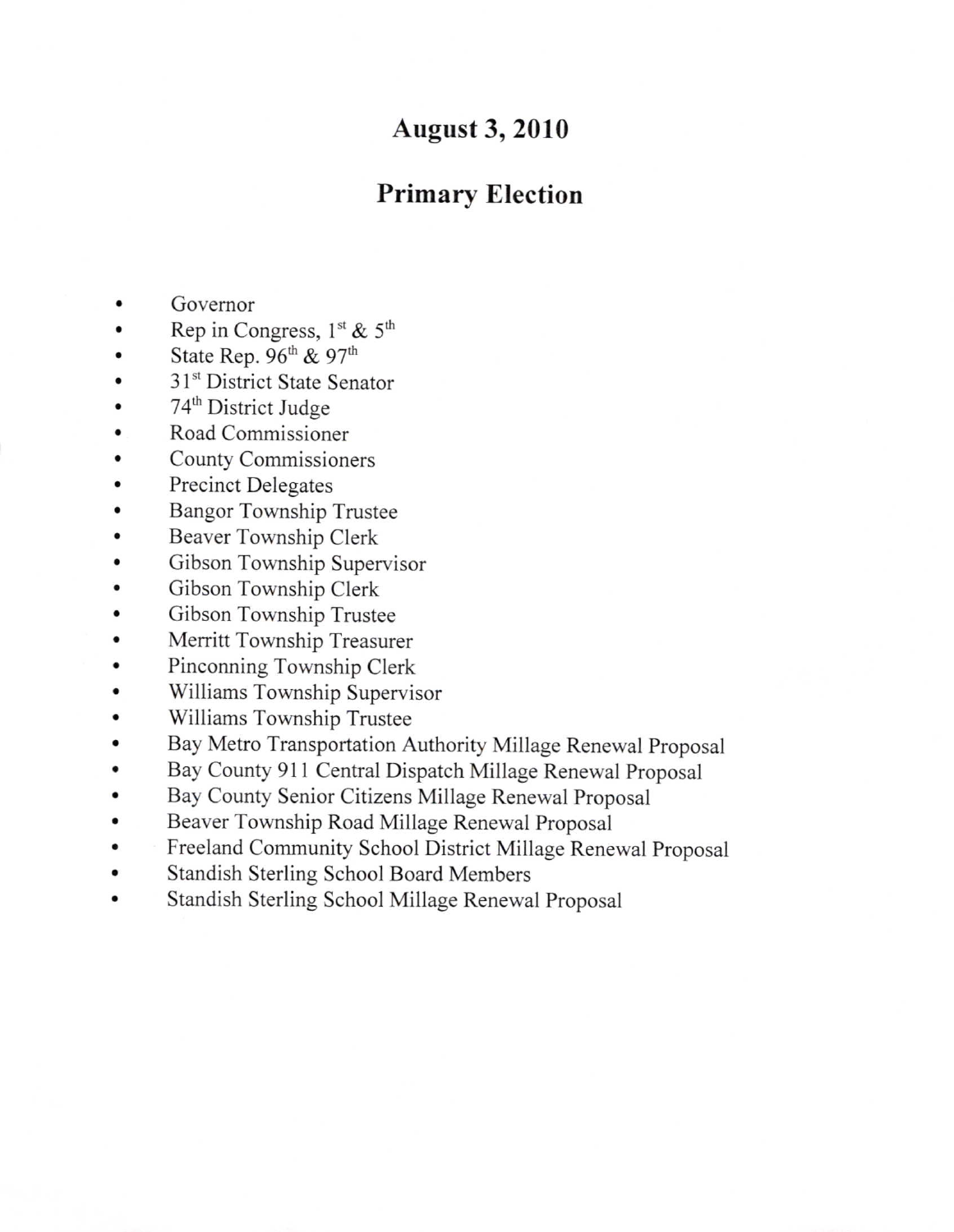## COUNTY OF BAY PRIMARY ELECTION<br>AUGUST 3, 2010 STATISTICS

| RUN DATE:08/11/10 08:32 AM |  |
|----------------------------|--|
|                            |  |

|                                                                  |  |  | TOTAL VOTES %    |       | ELECTION DAY | ABSENTEE |
|------------------------------------------------------------------|--|--|------------------|-------|--------------|----------|
| PRECINCTS COUNTED (OF 68) 68 100.00<br>REGISTERED VOTERS - TOTAL |  |  |                  |       |              |          |
| BALLOTS CAST - TOTAL.                                            |  |  | 80.809<br>22.116 |       | 16.484       | 5.632    |
| BALLOTS CAST - CROSSOVER                                         |  |  | 10.735           | 48.54 | 8.484        | 2.251    |
| VOTER TURNOUT - TOTAL                                            |  |  |                  | 27.37 |              |          |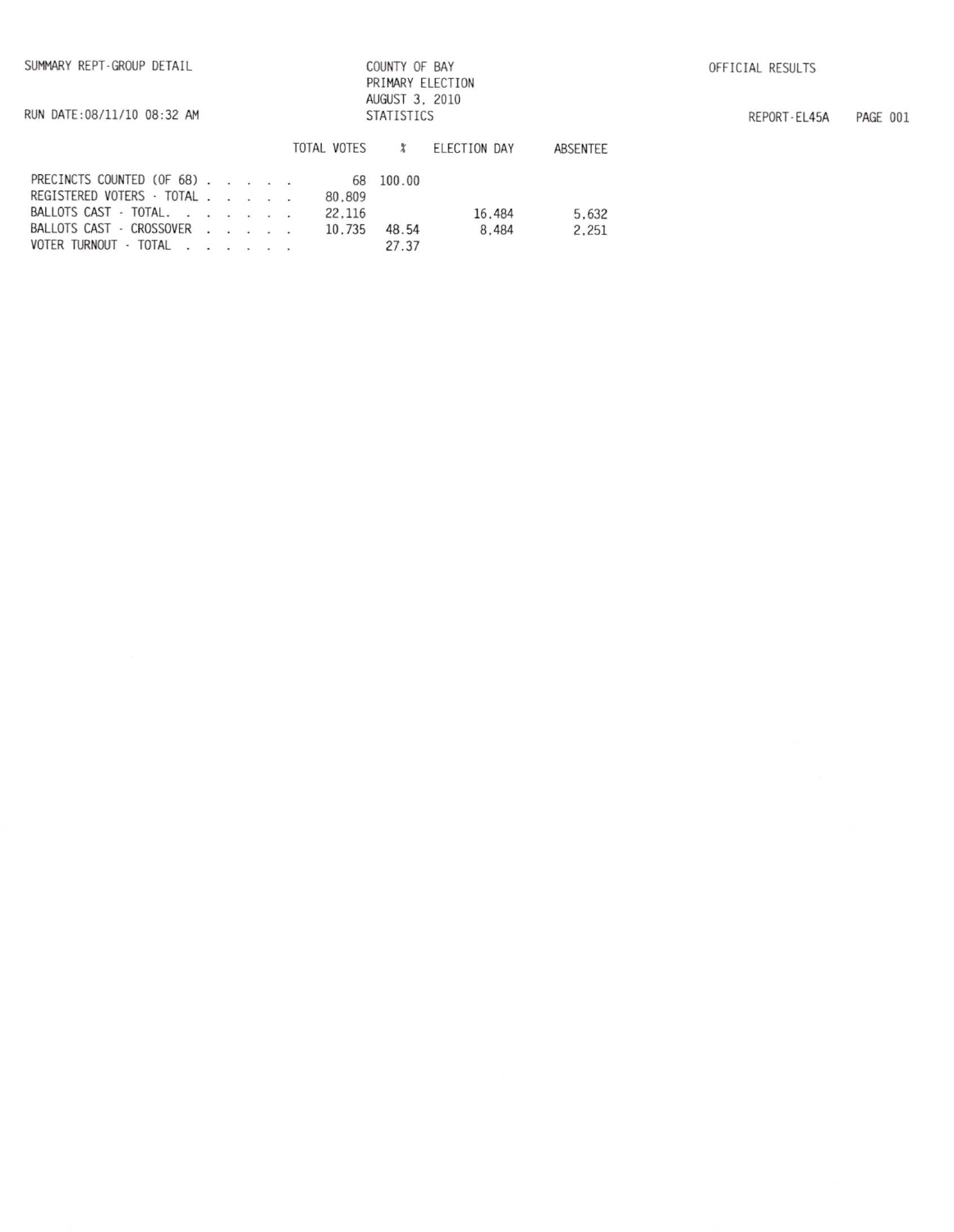| SUMMARY REPT-GROUP DETAIL                                                  |                      |                             |         |                      |    |  |              | COUNTY OF BAY<br>PRIMARY ELECTION<br>AUGUST 3, 2010 |              |                 |  |  |  |
|----------------------------------------------------------------------------|----------------------|-----------------------------|---------|----------------------|----|--|--------------|-----------------------------------------------------|--------------|-----------------|--|--|--|
| RUN DATE:08/11/10 08:32 AM                                                 |                      |                             |         | Republican Party     |    |  |              |                                                     |              |                 |  |  |  |
|                                                                            |                      |                             |         |                      |    |  | TOTAL VOTES  | $\boldsymbol{\mathcal{X}}$                          | ELECTION DAY | <b>ABSENTEE</b> |  |  |  |
| <b>GOVERNOR</b>                                                            |                      |                             |         |                      |    |  |              |                                                     |              |                 |  |  |  |
| Vote for not more than 1<br>Mike Bouchard.                                 |                      |                             |         |                      |    |  |              |                                                     |              |                 |  |  |  |
| $\sim$ $\sim$<br>Mike Cox.                                                 | $\cdot$              | $\mathbb{R}^2$              | ä.      |                      |    |  | 841<br>3,020 | 7.86<br>28.24                                       | 620<br>2.118 | 221             |  |  |  |
| the control of the con-<br>$\omega$<br>Tom George.                         |                      |                             |         |                      |    |  | 135          | 1.26                                                | 102          | 902<br>33       |  |  |  |
| $\mathcal{L}$<br>$\ddot{\phantom{0}}$<br>Pete Hoekstra.<br>.               |                      | $\sim$                      |         | $\cdot$ $\cdot$      |    |  | 1,962        | 18.35                                               | 1,632        |                 |  |  |  |
| Rick Snyder.<br>l.                                                         |                      |                             |         |                      |    |  | 4.734        | 44.26                                               | 3.977        | 330<br>757      |  |  |  |
| $\ddot{\phantom{0}}$<br>$\ddot{\phantom{0}}$<br>WRITE-IN.                  | ÷.                   | $\ddot{\phantom{0}}$        | $\sim$  | ¥.                   | v. |  | 3            | .03                                                 | 3            | $\bf{0}$        |  |  |  |
| $\ddot{\phantom{1}}$<br>ä,<br>$\ddot{\phantom{a}}$<br>$\ddot{\phantom{a}}$ |                      | ä,                          | $\cdot$ | ¥                    |    |  |              |                                                     |              |                 |  |  |  |
| REP IN CONGRESS 1ST DIST                                                   |                      |                             |         |                      |    |  |              |                                                     |              |                 |  |  |  |
| Vote for not more than 1                                                   |                      |                             |         |                      |    |  |              |                                                     |              |                 |  |  |  |
| Jason Allen.<br>$\cdot$ $\cdot$<br>÷.                                      | ÷                    |                             |         |                      |    |  | 904          | 34.57                                               | 790          | 114             |  |  |  |
| Dan Benishek<br>$\sim$<br>$\sim$<br>V.                                     | $\sim$               | $\mathbf{L}$                |         | $\cdot$ $\cdot$      | ÷  |  | 776          | 29.67                                               | 641          | 135             |  |  |  |
| Patrick Donlon.<br>$\ddot{\phantom{0}}$<br>$\ddot{\phantom{a}}$            | $\ddot{\phantom{a}}$ | $\ddot{\phantom{a}}$        | $\sim$  | $\ddot{\phantom{a}}$ |    |  | 141          | 5.39                                                | 129          | 12              |  |  |  |
| Linda Goldthorpe.<br>$\overline{\bullet}$                                  | $\ddot{\phantom{0}}$ | ÷                           |         | $\mathbf{r}$         |    |  | 328          | 12.54                                               | 282          | 46              |  |  |  |
| Don Hooper.<br>$\ddot{\phantom{a}}$<br>$\sim$                              |                      |                             |         |                      |    |  | 253          | 9.67                                                | 226          | 27              |  |  |  |
| Tom Stillings.<br>÷.                                                       | $\ddot{\phantom{0}}$ | $\cdot$                     | $\sim$  | $\sim$               |    |  | 211          | 8.07                                                | 189          | 22              |  |  |  |
| WRITE-IN.<br>ù.<br>¥<br>$\cdot$                                            | $\cdot$ $\cdot$      | $\mathcal{L}_{\mathcal{A}}$ |         | $\cdot$ $\cdot$      |    |  | 2            | .08                                                 | 2            | $\bf{0}$        |  |  |  |
| REP IN CONGRESS 5TH DIST                                                   |                      |                             |         |                      |    |  |              |                                                     |              |                 |  |  |  |
| Vote for not more than 1                                                   |                      |                             |         |                      |    |  |              |                                                     |              |                 |  |  |  |
| John Kupiec.<br>$\cdot$ $\cdot$ $\cdot$ $\cdot$                            |                      | $\cdot$                     |         | $\cdot$ $\cdot$      |    |  | 2,732        | 45.11                                               | 1.984        | 748             |  |  |  |
| Rick Wilson.<br>V.<br>$\sim$ $\sim$                                        |                      |                             |         |                      |    |  | 3.314        | 54.72                                               | 2.545        | 769             |  |  |  |
| WRITE-IN.<br>$\sim$<br>$\sim$<br>÷.                                        | $\sim$               | u.                          | v.      | $\sim$               | ×. |  | 10           | .17                                                 | 5            | 5               |  |  |  |
|                                                                            |                      |                             |         |                      |    |  |              |                                                     |              |                 |  |  |  |
| STATE SENATOR                                                              |                      |                             |         |                      |    |  |              |                                                     |              |                 |  |  |  |
| Vote for not more than                                                     | <sup>1</sup>         |                             |         |                      |    |  |              |                                                     |              |                 |  |  |  |
| Mike Green.<br>$\cdot$<br>¥                                                | $\bar{\nu}$          |                             |         |                      |    |  | 5,185        | 61.24                                               | 4,011        | 1,174           |  |  |  |
| Gary J. Hadden.<br>$\cdot$ $\cdot$ $\cdot$                                 |                      | $\ddot{\phantom{a}}$        | x.      |                      |    |  | 987          | 11.66                                               | 745          | 242             |  |  |  |
| Paul G. Mezo<br>$\overline{a}$                                             |                      |                             |         |                      |    |  | 510          | 6.02                                                | 421          | 89              |  |  |  |
| Robert Palmer .<br>÷.<br>$\sim$                                            |                      |                             |         |                      |    |  | 1.775        | 20.97                                               | 1.426        | 349             |  |  |  |
| WRITE-IN.<br>the contract of the contract of the                           |                      |                             |         |                      |    |  | 9            | $\overline{11}$                                     | 7            | 2               |  |  |  |
| STATE REP 96TH DISTRICT                                                    |                      |                             |         |                      |    |  |              |                                                     |              |                 |  |  |  |
| Vote for not more than 1                                                   |                      |                             |         |                      |    |  |              |                                                     |              |                 |  |  |  |
| Dennis R. Poirier Sr.                                                      |                      |                             |         |                      |    |  | 6,869 99.65  |                                                     | 5,158        | 1,711           |  |  |  |
| WRITE-IN.                                                                  |                      |                             |         |                      |    |  |              | 24 .35                                              | 23           | $\mathbf{1}$    |  |  |  |
|                                                                            |                      |                             |         |                      |    |  |              |                                                     |              |                 |  |  |  |
| STATE REP 97TH DISTRICT                                                    |                      |                             |         |                      |    |  |              |                                                     |              |                 |  |  |  |

231 20.37

246 21.69

430 37.92

82

144

 $\mathbf{1}$ 

7.23

12.70

.09

Vote for not more than 1

Kim Emmons . . . . . . . . . .

WRITE-IN. . . . . . . . . . .

21

27

41

5

 $21$ 

 $\pmb{0}$ 

210

219

389

77

123

 $\mathbf{1}$ 

 $\sim$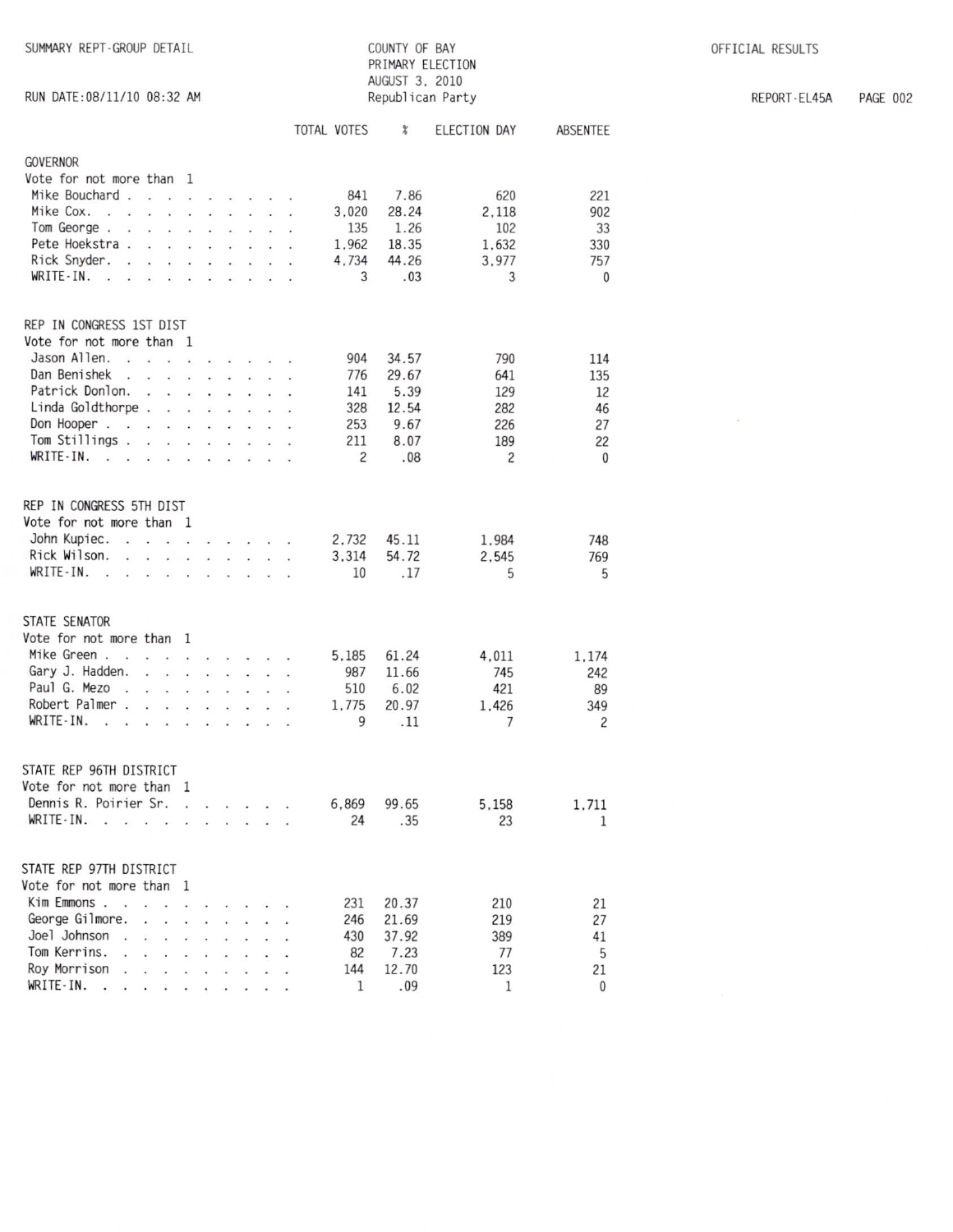| SUMMARY REPT-GROUP DETAIL<br>RUN DATE: 08/11/10 08:32 AM                                                                                      |                      |                      |                      | COUNTY OF BAY<br>PRIMARY ELECTION<br>AUGUST 3, 2010<br>Republican Party |                                |  |                         |              |                     |                     |  |
|-----------------------------------------------------------------------------------------------------------------------------------------------|----------------------|----------------------|----------------------|-------------------------------------------------------------------------|--------------------------------|--|-------------------------|--------------|---------------------|---------------------|--|
|                                                                                                                                               |                      |                      |                      |                                                                         |                                |  | TOTAL VOTES             | %            | ELECTION DAY        | ABSENTEE            |  |
| ROAD COMMISSIONER<br>Vote for not more than 1<br>Michael Rivard.<br>$WRITE-IN.$                                                               |                      |                      |                      |                                                                         | $1 - 1 - 1 = 1$                |  | 8.279<br>38             | 99.54<br>.46 | 6.412<br>33         | 1,867<br>5          |  |
| COUNTY COMM 1ST DIST<br>Vote for not more than 1<br>$WRITE-IN.$                                                                               |                      | $\mathbf{r}$         | $\mathbf{L}$         |                                                                         |                                |  |                         | 25 100.00    | 25                  | 0                   |  |
| COUNTY COMM 2ND DIST<br>Vote for not more than 1<br>Adam C. Reddick<br>$WRITE-IN.$<br>÷                                                       | a.                   |                      |                      |                                                                         | a contract and the contract of |  | $\mathbf{0}$            | 896 100.00   | 741<br>$\mathbf{0}$ | 155<br>0            |  |
| COUNTY COMM 3RD DIST<br>Vote for not more than 1<br>Vaughn J. Begick<br>WRITE-IN.<br>the company of the com-                                  |                      |                      |                      |                                                                         | .                              |  | 1.647<br>3              | 99.82<br>.18 | 1,099<br>1          | 548<br>2            |  |
| COUNTY COMM 4TH DIST<br>Vote for not more than 1<br>Joe Davis<br>$WRITE-IN.$                                                                  |                      |                      |                      |                                                                         | a contractor                   |  | 1,022<br>$\overline{c}$ | 99.80<br>.20 | 715<br>2            | 307<br>$\mathbf{0}$ |  |
| COUNTY COMM 5TH DIST<br>Vote for not more than 1<br>WRITE-IN.                                                                                 |                      |                      |                      |                                                                         |                                |  |                         | 44 100.00    | 39                  | 5                   |  |
| COUNTY COMM 6TH DIST<br>Vote for not more than 1<br>WRITE-IN.                                                                                 |                      |                      |                      |                                                                         |                                |  |                         | 25 100.00    | 22                  | 3                   |  |
| COUNTY COMM 7TH DIST<br>Vote for not more than<br>Nicholas H. Shaffer.<br>WRITE-IN.<br>$\ddot{\phantom{1}}$<br>$\overline{\phantom{a}}$<br>÷. | - 1                  |                      | and a state of the   |                                                                         |                                |  | 530<br>3                | 99.44<br>.56 | 437<br>3            | 93<br>$\mathbf{0}$  |  |
| COUNTY COMM 8TH DIST<br>Vote for not more than 1<br>Christopher T. Rupp<br>$WRITE-IN.$                                                        | $\ddot{\phantom{0}}$ | $\ddot{\phantom{a}}$ |                      | $\cdot$ $\cdot$                                                         |                                |  | 786<br>2                | 99.75<br>.25 | 581<br>2            | 205<br>$\mathbf{0}$ |  |
| COUNTY COMM 9TH DIST<br>Vote for not more than 1<br>F. Patrick Daily.<br>$\ddot{\phantom{a}}$<br>$WRITE-IN.$<br>$\blacksquare$                | v.<br>¥.             | <b>CALL I</b><br>¥.  | $\ddot{\phantom{0}}$ |                                                                         |                                |  | 1,007<br>4              | 99.60<br>.40 | 726<br>3            | 281<br>1            |  |

REPORT-EL45A PAGE 003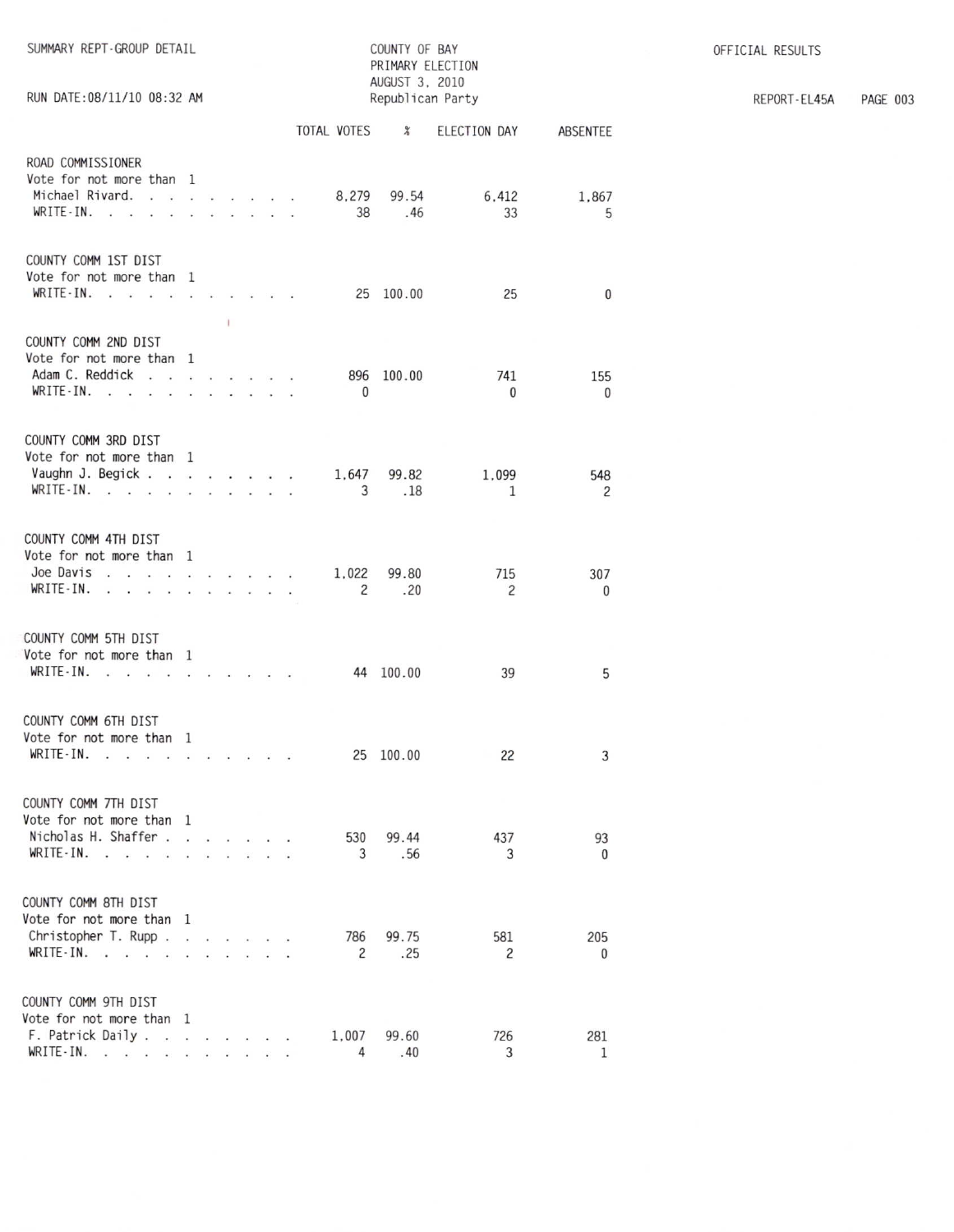| SUMMARY REPT-GROUP DETAIL<br>RUN DATE:08/11/10 08:32 AM                                           |  |  |              | COUNTY OF BAY<br>PRIMARY ELECTION<br>AUGUST 3, 2010<br>Republican Party |                     |                        | OFFICIAL RESULTS<br>REPORT-EL45A<br>PAGE 004                                                                               |
|---------------------------------------------------------------------------------------------------|--|--|--------------|-------------------------------------------------------------------------|---------------------|------------------------|----------------------------------------------------------------------------------------------------------------------------|
|                                                                                                   |  |  |              |                                                                         |                     | ABSENTEE               |                                                                                                                            |
| SUPERVISOR GIBSON TWP<br>Vote for not more than 1<br>WRITE-IN.                                    |  |  |              | 4 100.00                                                                | 4                   | $\mathbf{0}$           |                                                                                                                            |
| SUPERVISOR WILLIAMS TWP<br>Vote for not more than 1<br>WRITE-IN.                                  |  |  |              | 32 100.00                                                               | 28                  | 4                      |                                                                                                                            |
| CLERK GIBSON TOWNSHIP<br>Vote for not more than 1<br>WRITE-IN.                                    |  |  |              | 1 100.00                                                                | 1                   | $\mathbf 0$            |                                                                                                                            |
| CLERK PINCONNING TWP<br>Vote for not more than 1<br>WRITE IN. $\ldots$ $\ldots$ $\ldots$ $\ldots$ |  |  |              | 11 100.00                                                               | 11                  | 0                      |                                                                                                                            |
| CLERK BEAVER TOWNSHIP<br>Vote for not more than 1<br>Laura L. Chosay<br>WRITE-IN.                 |  |  | $\Omega$     | 196 100.00                                                              | 196<br>$\mathbf{0}$ | 0<br>$\Omega$          |                                                                                                                            |
| TREASURER MERRITT TWP<br>Vote for not more than 1<br>Tina Fleischmann<br>WRITE-IN.                |  |  | $\mathbf{0}$ | 184 100.00                                                              | 184<br>$\mathbf{0}$ | $^{0}$<br>$\mathbf{0}$ |                                                                                                                            |
| TRUSTEE BANGOR TOWNSHIP<br>Vote for not more than 1<br>WRITE-IN. $\cdots$ $\cdots$ $\cdots$       |  |  |              | 65 100.00                                                               | 55                  | 10                     |                                                                                                                            |
| TRUSTEE GIBSON TOWNSHIP<br>Vote for not more than 1<br>WRITE-IN.                                  |  |  |              | 25 100.00                                                               | 25                  | $\Omega$               | Write-in candidate Linda Diane Pieniozek qualified<br>as a write-in candidate under MCL 168.582.<br>She received 24 votes. |
| TRUSTEE WILLIAMS TWP<br>Vote for not more than 1<br>WRITE-IN.                                     |  |  |              | 26 100.00                                                               | 24                  | 2                      |                                                                                                                            |
| DELEGATE, Ward 3, Pct 1 (Prec-0008)<br>Vote for not more than 1<br>WRITE-IN.                      |  |  |              | 4 100.00                                                                | 2                   | 2                      |                                                                                                                            |
| DELEGATE, Ward 3, Pct 2 (Prec-0009)<br>Vote for not more than 1<br>WRITE-IN.                      |  |  |              | 9 100.00                                                                | 8                   | 1                      |                                                                                                                            |